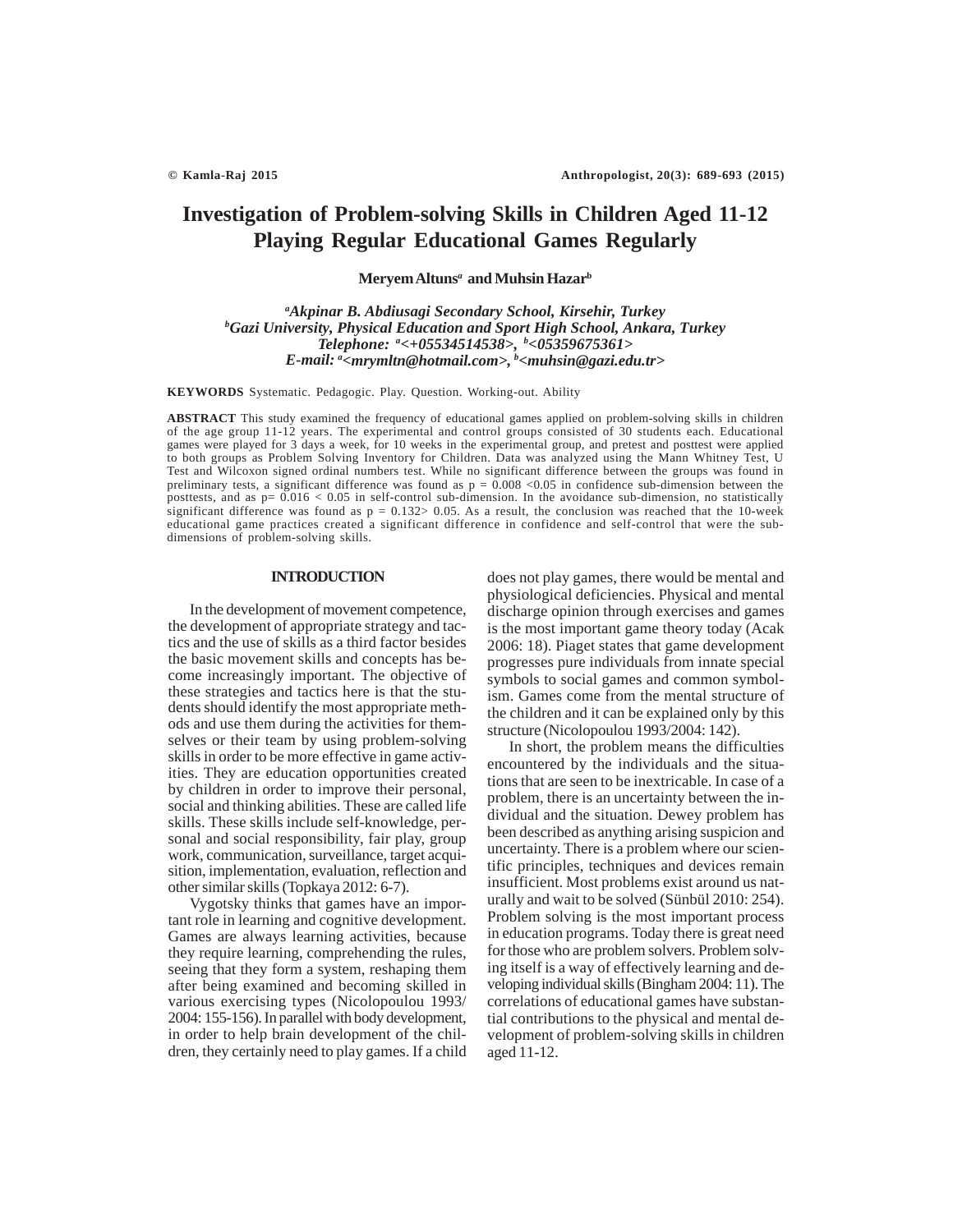#### **METHODOLOGY**

In Kirsehir, 10 schools were randomly chosen. From these 10 schools, 60 students aged to 11-12 were further chosen using the random sampling method. Of these, 30 students were selected for the experimental group and 30 students for the control group. A "Pretest - Posttest – Control Group Experimental Design" was applied. Reliability results were found to be 0.84 for the 1<sup>st</sup> factor, 0.79 for the 2<sup>nd</sup> factor, 0.70 for the 3<sup>rd</sup> factor and 0.85 for the whole of the scale. The problem-solving inventory was used as a data collection tool for the children at the level of primary school (Serin and Saygili 2010).

The dependent variable in the research is the problem-solving skill and the independent variables are educational games, gender and age. In pretest practice, both groups were given descriptive information about the aim and the questions. Also, the ability to understand the questions was ensured. The students in the game group played at least five games, three days a week. The games have previously been noted to be suitable for the age group, and have the quality of developing different motor skills. Both groups continued the practice of physical education, 2 hours a week.

In the analysis of the data, the SPSS 16.00 (Statistic Packets for Social Sciences) computer packaged software was used, and the appropriateness of the data to the normal distribution was determined using the Kolmogorov-Smirnov test. Since the distribution of data at the significance level of five percent did not show compliance with the normal distribution, among nonparametric analysis methods, the Wilcoxon Signed Ordinal Numbers Test and Mann-Whitney-U test were used.

#### **RESULTS**

In this study, there is an experimental group consisting of 15 girls and 15 boys aged 11-12

and a, control group consisting of 15 girls and 15 boys aged 11-12 (Table 1)

**Table 1: Gender and age distribution of the students in experimental and control groups**

| Group                      | Girls |                             | Boys     |          |  |
|----------------------------|-------|-----------------------------|----------|----------|--|
|                            |       | Age 11 Age 12 Age 11 Age 12 |          |          |  |
| Experimental 15<br>Control | 15    | 15<br>15                    | 15<br>15 | 15<br>15 |  |

In the comparison, the control groups' preand posttest results were not found to be statistically significant for the sub-categories of trust (Pre.T.X=44.67±9.05, Post.T.X=45.67±7.68,  $p = 0.342 > 0.05$ ), self-control (Pre.T.  $\overline{X} = 25.5 \pm 4.93$ , Post.T. $\overline{X}$ =25.6±5.09, p = 0.970 > 0.05), and avoidance (Pre. T. X=21±3.57, Post.T.X=19.97±3.23, p  $= 0.116 > 0.05$ ) (Table 2). In all sub-categories of the control group, it was seen that pretest and posttest results are close to each other and there is no statistical meaningful difference.

In the sub-categories of the experiment group's problem-solving skills the pretest and posttest results were as follows. Trust was observed as (Pre.T. X=47.90±7.35, Post.T. X=50.65± 6.91,  $p = 0.042 < 0.05$ ), self-control was observed as (Pre.T.  $X=25.37\pm5.43$ , Post.T. $X=28.93\pm5.16$  p  $= 0.00^{\circ}$  < 0.05), and avoidance was observed as  $(Pre.T. \overline{X} = 19.67 \pm 4.36, Post.T. \overline{X} = 21.10 \pm 4.23, p =$  $0.121 > 0.05$ ) (Table 3). Accordingly, no meaningful difference was observed in the sub-category of avoidance while a meaningful difference was noticed in the sub-categories of trust and selfcontrol.

The sub-categories of the problem solving skills of the control and the experiment groups were noted as following for trust (C.Pre.  $\overline{X}$ = 44.67 $\pm$ 9.05, E.Pre.X=47.90 $\pm$ 7.35, p = 0.153 > 0.05), for self-control  $(C.Pre.X=25.47\pm4.93, E.Pre.$  $X=25.37\pm 5.53$  p = 0.894 > 0.05), and for avoid-

**Table 2: The comparison of pre-test and post-test in in problem solving skill in the sub-dimensions of confidence, self-regulation and avoidance in control group**

| Sub-dimensions  | <b>Test</b> | Χ     | SD   |       |       |
|-----------------|-------------|-------|------|-------|-------|
| Confidence      | Pre-test    | 44.67 | 9.05 | 0.951 | 0.342 |
|                 | Post-test   | 45.67 | 7.68 |       |       |
| Self-regulation | Pre-test    | 25.5  | 4.93 | 0.038 | 0.97  |
|                 | Post-test   | 25.6  | 5.09 |       |       |
| Avoidance       | Pre-test    | 21    | 3.57 | 1.571 | 0.116 |
|                 | Post-test   | 19.97 | 3.23 |       |       |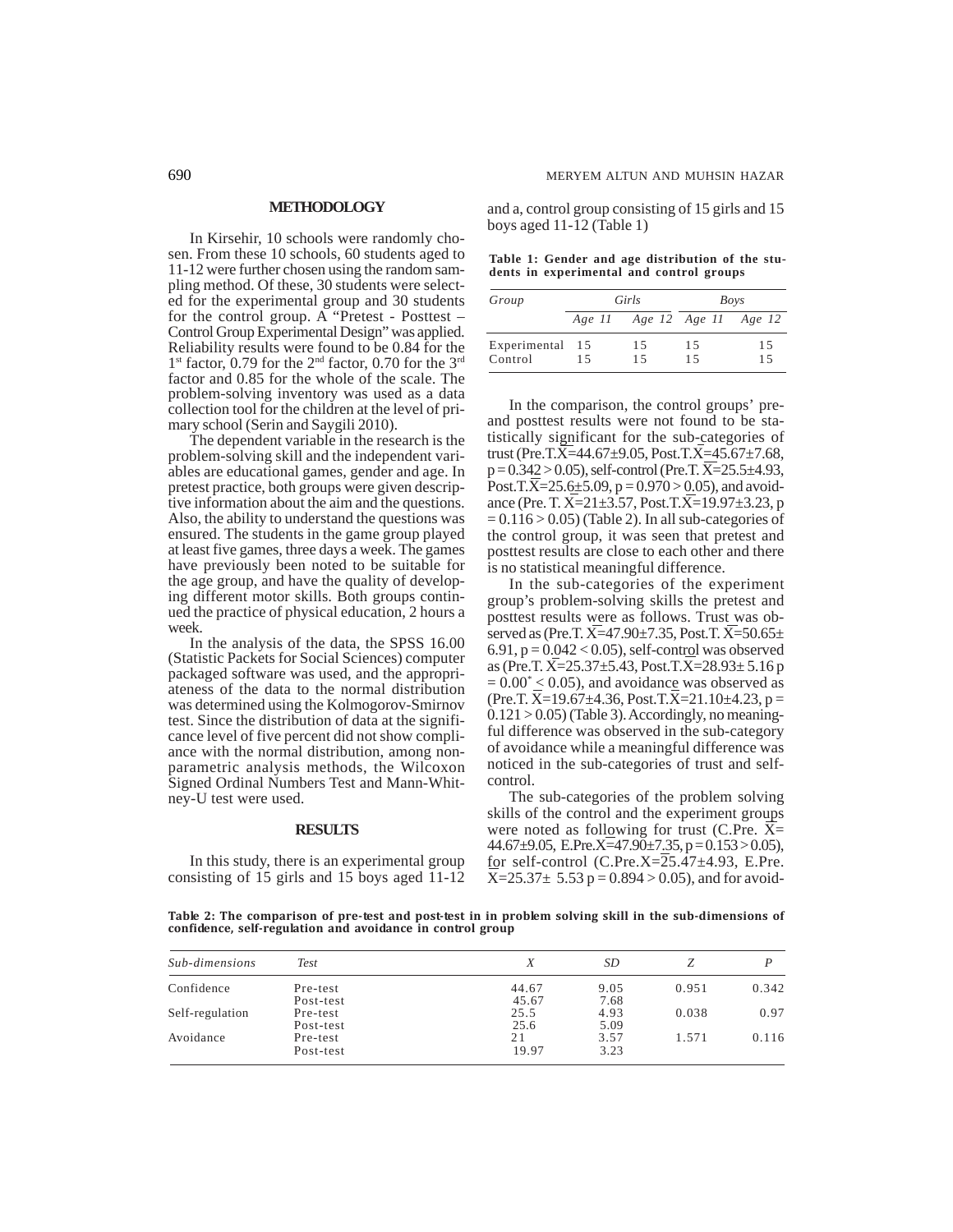**Table 3:The comparison of pre-test and post-test in in problem solving skill in the sub-dimensions of confidence, self-regulation and avoidance in experimental group**

| Sub-dimensions  | Test      | Χ     | SD   |       |       |
|-----------------|-----------|-------|------|-------|-------|
| Confidence      | Pre-test  | 47.90 | 7.35 | 2.029 | .042  |
|                 | Post-test | 50.67 | 6.91 |       |       |
| Self-regulation | Pre-test  | 25.37 | 5.43 | 3.539 | .000  |
|                 | Post-test | 28.93 | 5.16 |       |       |
| Avoidance       | Pre-test  | 19.67 | 4.36 | 1.550 | 0.121 |
|                 | Post-test | 21.10 | 4.23 |       |       |

ance (C.Pre.  $\overline{X}$ =21.00±3.57, E.Pre. $\overline{X}$ =19.67±4.36,  $p = 0.291 > 0.05$  (Table 4). As it is understood from the tables and the results, there was no meaningful difference between the pretests of trust, self-control and avoidance.

The trust sub-category of the problem solving skills of the control and the experiment groups was noted as  $(C. Post. X = 45.67 \pm 7.68, E. Post.$  $\overline{X}$ =50.67±6.91, p= 0.008 < 0.05), the self control sub-category was noted as  $(C.Post.X=25.63\pm$ 5.09, E.Post. $\overline{X}$ =28.93±5.16, p= 0.016 < 0.05), and the sub-category of avoidance was noted as  $(C.Post. X=19.97\pm3.23, E.Post. X=21.10\pm4.23, p=$  $0.132 > 0.05$ ) (Table 5).

As understood from the tables and results, while meaningful differences were noticed in the sub-categories of trust and self-control at  $p<0.05$ level, no meaningful differences were observed. In terms of inner comparisons between the pretests and posttests of control and experiment groups of avoidance sub-category, no meaningful difference was noticed. It is the required result according to the table that compared both groups' pre- and posttest (between groups), no meaningful difference was noticed.

#### **DISCUSSION**

The aim of this study is to examine the problem solving skills of the children aged 11-12 who play educational games. No statistically significant difference was found in the sub-dimension of problem solving skills in the control group's pretest and posttest, in confidence sub-dimension ( $p = 0.342 > 0.05$ ), in self-regulation subdimension,  $(p = 0.970 > 0.05)$ , and in avoidance sub-dimension,  $(p = 0.116 > 0.05)$ . A statistically significant difference was found in the sub-dimension of problem solving skills in experimental group pretest and posttest,  $(p = 0.042 < 0.05)$ and in self-regulation ( $p = 0.00^{\circ} < 0.05$ ). However, although there is a numerical difference for the

**Table 4: The comparison of pre-tests in the sub-dimensions of confidence, self-regulation and avoidance of control and experimental group in problem solving skills**

| Sub-dimensions  | Test       |       | SD   |         |       |
|-----------------|------------|-------|------|---------|-------|
| Confidence      | C-Pre Test | 44.67 | 9.05 | 353.500 | .153  |
|                 | E-Pre Test | 47.90 | 7.35 |         |       |
| Self-regulation | C-Pre Test | 25.47 | 4.93 | 441.000 | 0.894 |
|                 | E-Pre Test | 25.37 | 5.53 |         |       |
| Avoidance       | C-Pre Test | 21.00 | 3.57 | 379.000 | .291  |
|                 | E-Pre Test | 19.67 | 4.36 |         |       |

**Table 5: The comparison of post-tests in the sub-dimensions of confidence, self-regulation and avoidance of control and experimental group in problem solving skills**

| Sub-dimensions  | <b>Test</b> |       | SD   |         |      |
|-----------------|-------------|-------|------|---------|------|
| Confidence      | C-Post Test | 45.67 | 7.68 | 271.000 | .008 |
|                 | E-Post Test | 50.67 | 6.91 | 271.000 | .008 |
| Self-regulation | C-Post Test | 25.63 | 5.09 | 288.000 | .016 |
|                 | E-Post Test | 28.93 | 5.16 |         |      |
| Avoidance       | C-Post Test | 19.97 | 3.23 | 348.000 | .132 |
|                 | E-Post Test | 21.10 | 4.23 |         |      |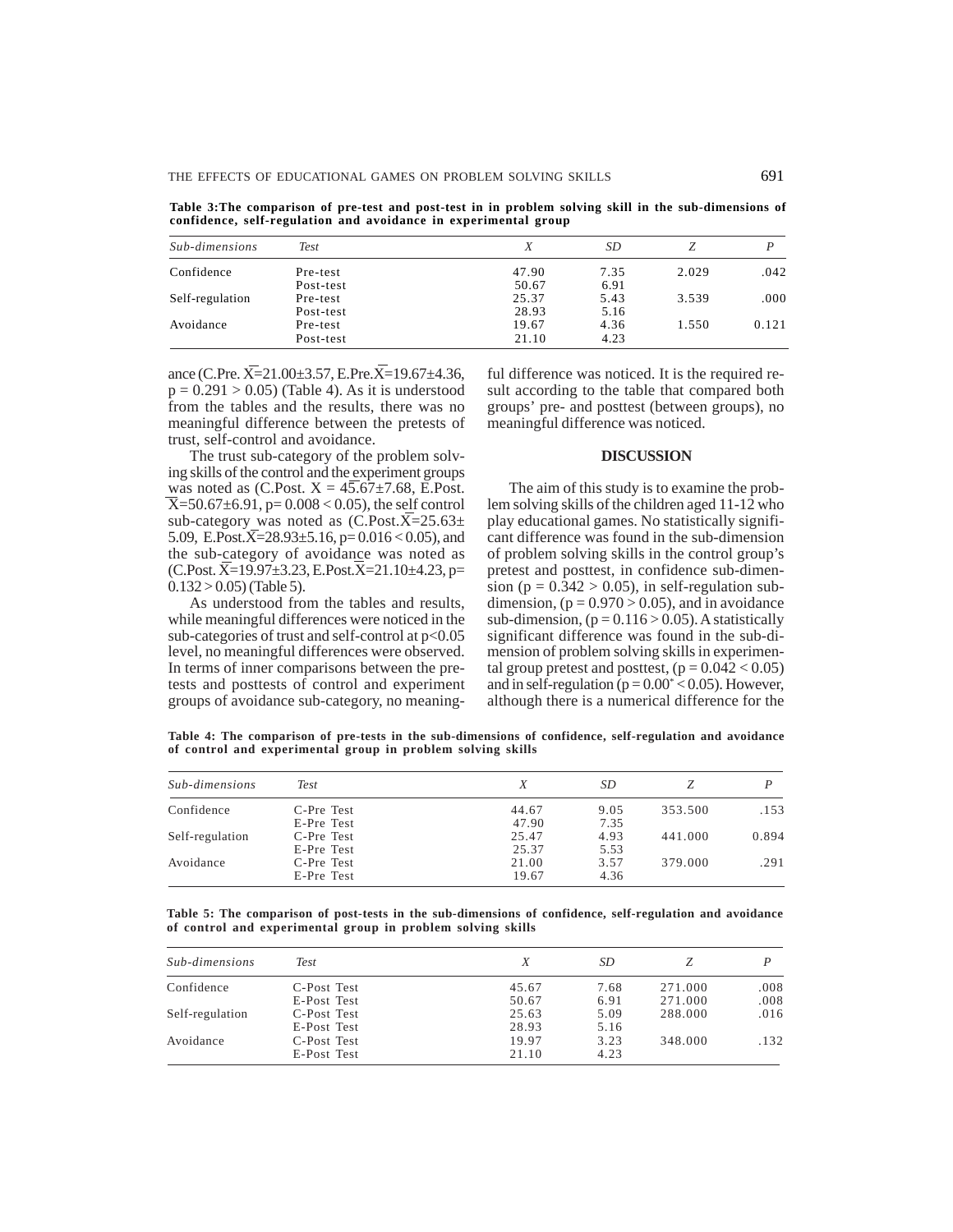avoidance ( $P = 0.121 > 0.05$ ) sub-dimension, no statistically significant difference was found. Considering the results in both groups according to gender and age variables, no significant difference was found in the sub-dimensions of confidence, self-regulation and avoidance related to problem solving. No statistically significant difference was found in the sub-dimension of problem solving skills in the control group and experimental group related to pretest, in confidence sub-dimension ( $p = 0.153 > 0.05$ ), in selfregulation,  $(p = 0.894 > 0.05)$ , or in avoidance subdimension,  $(p = 0.291 > 0.05)$ . While a statistically significant difference was seen in the in confidence  $(p = 0.008 < 0.05)$  and self-regulation  $(p = 0.016 <$ 0.05) in control and experimental group posttest results related to problem solving skills, no statistically significant difference was found in the subdimension of avoidance  $(p = 0.132 > 0.05)$ .

As a result of their study, Anilak and Dinçer (2005) detected that pre-school education programs being implemented in pre-school educational institutions are more effective in problem solving and alternative solution thinking skills. According to the results of the opinions of primary school first level teachers about the effect of the development of games on the education of children (Demirci et al. 2006), ninety-nine percent stated that the inclusion of games in education is important, and it increased the academic success of children.

According to the results of Körmükçü and Demir's study (2010), it was concluded that educational games positively affect the social development of children in the age group of 5. It is said that educational games contribute to the development of skills like problem solving, selfconfidence, decision-making, tolerance and cooperation. They have an important place in a child's growth as individuals harmonize with the society. Kavasoglu (2010) stated that game-based education is more effective in increasing mathematical success.

According to Yigiter (2012), it has been seen that recreation activities positively affect the level of the perceived problem-solving skills of the students. In Gülhan's study (2012), the effects of educational games on the social skill levels of primary school students in the age group of 10- 12 were examined and an increase was detected in social skill levels of the experimental group students playing educational games compared to the control group students taking physical education lesson. In Kaya and Elgün's research (2015), the achievement points of experimental group students whose Science and Technology lesson was conducted through the teaching techniques supported by educational games are significantly higher than the achievement points of the control group students whose primary school 4th class Science and Technology lessons were conducted through teacher's guide book.

## **CONCLUSION**

No statistically meaningful result was noticed in the sub-categories of trust, self-control and avoidance, as they have no activities other than the routine applications. Statistically, meaningful difference was found in the sub-categories of trust and self-control regarding the control group's pretest and posttest results. However, although there is a numerical difference, no statistically meaningful difference was found in the sub-category of avoidance. The meaningful difference in the categories of trust and self-control is thought to result from knowing the variables in the structure of the games played, from sensing the problems, from deciding and from solving itself. That there is no difference in the sub-category of avoidance is thought to result from age group features such as avoiding problem solving, regressing problem solving, not trying to solve the problem and feeling insufficient.

As a result, it was understood that a 10-week routine of educational games led to significant differences in trust and self-control sub-categories of problem solving skills while it did not lead to any for avoidance category.

#### **RECOMMENDATIONS**

Among the general principles related to Physical Education and Sports applications, in the first three years of the primary school, physical education lessons must be linked to the social sciences units and it must make use of the games and imitation. Game is a part of a child's life. Through this way, their physical, mental and social skills and emotions emerge. However, since the games do not cover all kinds of movement, physical exercises and sports, which have movement value and corrective practices must be included to an extent to realize the objectives of this lesson.

Games are for children. Educational and preliminary educative games must be arranged for